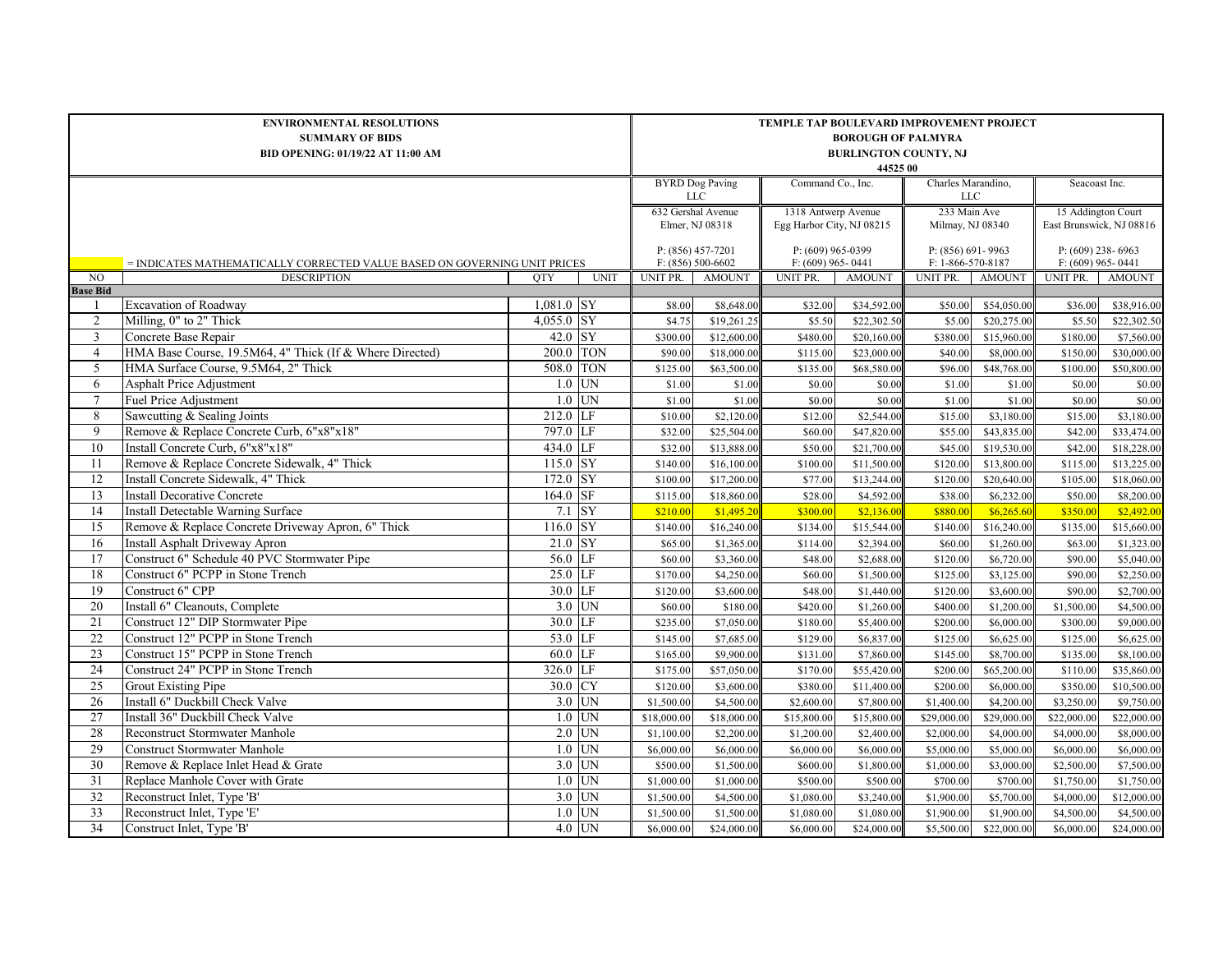|    | <b>ENVIRONMENTAL RESOLUTIONS</b><br><b>SUMMARY OF BIDS</b><br>BID OPENING: 01/19/22 AT 11:00 AM | TEMPLE TAP BOULEVARD IMPROVEMENT PROJECT<br><b>BOROUGH OF PALMYRA</b><br><b>BURLINGTON COUNTY, NJ</b><br>44525 00 |                 |                                            |                                                  |                   |                                            |                                  |                                                |                          |  |
|----|-------------------------------------------------------------------------------------------------|-------------------------------------------------------------------------------------------------------------------|-----------------|--------------------------------------------|--------------------------------------------------|-------------------|--------------------------------------------|----------------------------------|------------------------------------------------|--------------------------|--|
|    |                                                                                                 |                                                                                                                   |                 | <b>BYRD</b> Dog Paving<br><b>LLC</b>       |                                                  | Command Co., Inc. |                                            | Charles Marandino,<br><b>LLC</b> |                                                | Seacoast Inc.            |  |
|    |                                                                                                 |                                                                                                                   |                 | 632 Gershal Avenue<br>Elmer, NJ 08318      | 1318 Antwerp Avenue<br>Egg Harbor City, NJ 08215 |                   | 233 Main Ave<br>Milmay, NJ 08340           |                                  | 15 Addington Court<br>East Brunswick, NJ 08816 |                          |  |
|    | = INDICATES MATHEMATICALLY CORRECTED VALUE BASED ON GOVERNING UNIT PRICES                       |                                                                                                                   |                 | $P: (856)$ 457-7201<br>$F: (856) 500-6602$ | P: (609) 965-0399<br>$F: (609)$ 965-0441         |                   | $P: (856) 691 - 9963$<br>F: 1-866-570-8187 |                                  | $P: (609)$ 238-6963<br>$F: (609)$ 965-0441     |                          |  |
| NO | <b>DESCRIPTION</b>                                                                              | <b>OTY</b><br><b>UNIT</b>                                                                                         | <b>UNIT PR.</b> | <b>AMOUNT</b>                              | UNIT PR.                                         | <b>AMOUNT</b>     | <b>UNIT PR.</b>                            | <b>AMOUNT</b>                    | UNIT PR.                                       | <b>AMOUNT</b>            |  |
| 35 | Construct Inlet, Type 'A', with Trashguard Plus                                                 | $2.0$ UN                                                                                                          | \$7,000.00      | \$14,000.00                                | \$4,200.00                                       | \$8,400.00        | \$5,400.00                                 | \$10,800.00                      | \$6,000.00                                     | \$12,000.00              |  |
| 36 | Construct Doghouse Inlet, Type 'B'                                                              | $4.0$ UN                                                                                                          | \$8,000.00      | \$32,000.00                                | \$6,000.00                                       | \$24,000.00       | \$5,500.00                                 | \$22,000.00                      | \$6,500.00                                     | \$26,000.00              |  |
| 37 | Construct Double Inlet, Type 'B'                                                                | $1.0$ UN                                                                                                          | \$10,000.00     | \$10,000.00                                | \$7,500.00                                       | \$7,500.00        | \$29,000.00                                | \$29,000.00                      | \$12,500.00                                    | \$12,500.00              |  |
| 38 | Underground Stormwater Storage System, Complete                                                 | $1.0$ UN                                                                                                          | \$85,000.00     | \$85,000.00                                | $\overline{$}120,000.00$                         | \$120,000.00      | \$125,000.00                               | \$125,000.0                      | \$175,000.00                                   | \$175,000.00             |  |
| 39 | Slab Drain with Grate                                                                           | 32.0 LF                                                                                                           | \$600.00        | \$19,200.00                                | \$405.00                                         | \$12,960.00       | \$560.00                                   | \$17,920.00                      | \$650.00                                       | \$20,800.00              |  |
| 40 | Domed Yard Inlet, Complete                                                                      | $1.0$ UN                                                                                                          | \$3,000.00      | \$3,000.00                                 | \$3,000.00                                       | \$3,000.00        | \$2,500.00                                 | \$2,500.0                        | \$4,500.00                                     | \$4,500.00               |  |
| 41 | Overflow Structure, Complete                                                                    | 2.0<br>UN                                                                                                         | \$4,000.00      | \$8,000.00                                 | \$3,250.00                                       | \$6,500.00        | \$2,500.00                                 | \$5,000.00                       | \$4,500.00                                     | \$9,000.00               |  |
| 42 | Stone (River Rock)                                                                              | <b>TON</b><br>6.0                                                                                                 | \$20.00         | \$120.00                                   | \$280.00                                         | \$1,680.00        | \$100.00                                   | \$600.00                         | \$650.00                                       | \$3,900.00               |  |
| 43 | Rain Garden Soil, 10" Thick                                                                     | 90.0<br><b>CY</b>                                                                                                 | \$10.00         | \$900.00                                   | \$137.00                                         | \$12,330.00       | \$180.00                                   | \$16,200.00                      | \$200.00                                       | \$18,000.00              |  |
| 44 | Top Soil & Seed, 6" Thick                                                                       | <b>SY</b><br>60.0                                                                                                 | \$10.00         | \$600.00                                   | \$23.00                                          | \$1,380.00        | \$18.00                                    | \$1,080.00                       | \$40.00                                        | \$2,400.00               |  |
| 45 | <b>Trellis Footings</b>                                                                         | $3.0$ UN                                                                                                          | \$3,000.00      | \$9,000.00                                 | \$7,000.00                                       | \$21,000.00       | \$24,000.00                                | \$72,000.00                      | \$37,500.00                                    | \$112,500.00             |  |
| 46 | Park Sign Footings                                                                              | UN<br>3.0                                                                                                         | \$3,000.00      | \$9,000.00                                 | \$7,000.00                                       | \$21,000.00       | \$18,000.00                                | \$54,000.00                      | \$37,500.00                                    | \$112,500.00             |  |
| 47 | Bench                                                                                           | UN<br>1.0                                                                                                         | \$1,800.00      | \$1,800.00                                 | \$3,500.00                                       | \$3,500.00        | \$3,500.00                                 | \$3,500.00                       | \$5,000.00                                     | \$5,000.00               |  |
| 48 | <b>Interpretive Sign</b>                                                                        | $1.0$ UN                                                                                                          | \$700.00        | \$700.00                                   | \$1,200.00                                       | \$1,200.00        | \$21,000.00                                | \$21,000.00                      | \$6,500.00                                     | \$6,500.00               |  |
| 49 | Shrubs                                                                                          | UN<br>89.0                                                                                                        | \$10.00         | \$890.00                                   | \$118.00                                         | \$10,502.00       | \$14.00                                    | \$1,246.00                       | \$140.00                                       | \$12,460.00              |  |
| 50 | Perennials & Grasses                                                                            | $1,480.0$ UN                                                                                                      | \$5.00          | \$7,400.00                                 | \$9.00                                           | \$13,320.00       | \$14.00                                    | \$20,720.00                      | \$70.00                                        | \$103,600.00             |  |
| 51 | Install Vinyl Privacy Fence                                                                     | 67.0 LF                                                                                                           | \$80.00         | \$5,360.00                                 | \$92.00                                          | \$6,164.00        | \$150.00                                   | \$10,050.00                      | \$200.00                                       | \$13,400.00              |  |
| 52 | Tree Removal, 12" Diameter or Less (If & Where Directed)                                        | $3.0$ UN                                                                                                          | \$500.00        | $\overline{\$1,500.00}$                    | \$2,250.00                                       | \$6,750.00        | \$150.00                                   | \$450.00                         | \$2,000.00                                     | \$6,000.00               |  |
| 53 | Tree Removal Greater Than 12" Diameter (If & Where Directed)                                    | $1.0$ UN                                                                                                          | \$1,500.00      | \$1,500.00                                 | \$3,500.00                                       | \$3,500.00        | \$100.00                                   | \$100.00                         | \$4,000.00                                     | \$4,000.00               |  |
| 54 | Top Soil & Seed, Curb Bumpout Location ADA Ramp M                                               | $1.0$ UN                                                                                                          | \$0.01          | \$0.01                                     | \$1,850.00                                       | \$1,850.00        | \$500.00                                   | \$500.00                         | \$1,000.00                                     | \$1,000.00               |  |
| 55 | Top Soil & Seed, Curb Bumpout Location ADA Ramp N                                               | $1.0$ UN                                                                                                          | \$0.01          | \$0.01                                     | \$1,850.00                                       | \$1,850.00        | \$500.00                                   | \$500.00                         | \$1,000.00                                     | \$1,000.00               |  |
| 56 | Top Soil & Seed, Curb Bumpout Location ADA Ramp O                                               | $1.0$ UN                                                                                                          | \$0.01          | \$0.01                                     | \$1,850.00                                       | \$1,850.00        | \$500.00                                   | \$500.00                         | \$1,000.00                                     | \$1,000.00               |  |
| 57 | Top Soil & Seed, Curb Bumpout Location ADA Ramp P                                               | $1.0$ UN                                                                                                          | \$0.01          | \$0.01                                     | \$1,850.00                                       | \$1,850.00        | \$500.00                                   | \$500.00                         | \$1,000.00                                     | \$1,000.00               |  |
| 58 | Top Soil & Seed, Curb Bumpout Location ADA Ramp Q                                               | UN<br>1.0                                                                                                         | \$0.01          | \$0.01                                     | \$1,850.00                                       | \$1,850.00        | \$500.00                                   | \$500.00                         | \$1,000.00                                     | \$1,000.00               |  |
| 59 | Top Soil & Seed, Curb Bumpout Location ADA Ramp R                                               | UN<br>1.0                                                                                                         | \$0.01          | \$0.01                                     | \$1,850.00                                       | \$1,850.00        | \$500.00                                   | \$500.00                         | \$1,000.00                                     | \$1,000.00               |  |
| 60 | Relocate Traffic Sign                                                                           | UN<br>8.0                                                                                                         | \$150.00        | \$1,200.00                                 | \$180.00                                         | \$1,440.00        | \$200.00                                   | \$1,600.00                       | \$250.00                                       | \$2,000.00               |  |
| 61 | Remove and Replace Traffic Control Sign                                                         | $1.0$ UN                                                                                                          | \$400.00        | \$400.00                                   | \$390.00                                         | \$390.00          | \$300.00                                   | \$300.00                         | \$250.00                                       | \$250.00                 |  |
| 62 | <b>Install Traffic Control Sign</b>                                                             | $5.0$ UN                                                                                                          | \$250.00        | \$1,250.00                                 | \$300.00                                         | \$1,500.00        | \$450.00                                   | \$2,250.00                       | \$250.00                                       | \$1,250.00               |  |
| 63 | Install Rapid Rectangular Flashing Beacon                                                       | $2.0$ UN                                                                                                          | \$1,500.00      | \$3,000.00                                 | \$16,000.00                                      | \$32,000.00       | \$14,000.00                                | \$28,000.00                      | \$11,000.00                                    | \$22,000.00              |  |
| 64 | Traffic Striping, Long Life Epoxy or Thermoplastic, 4" Thick                                    | $1,111.0$ LF                                                                                                      | \$0.50          | \$555.50                                   | \$1.40                                           | \$1,555.40        | \$2.00                                     | \$2,222.00                       | \$1.40                                         | \$1,555.40               |  |
| 65 | Traffic Striping, Long Life Epoxy or Thermoplastic, 6" Thick                                    | 220.0 LF                                                                                                          | \$0.50          | \$110.00                                   | \$2.10                                           | \$462.00          | \$2.00                                     | \$440.00                         | \$2.10                                         | \$462.00                 |  |
| 66 | Traffic Striping, Long Life Epoxy or Thermoplastic, 24" Thick                                   | 105.0 LF                                                                                                          | \$5.00          | \$525.00                                   | \$8.40                                           | \$882.00          | \$9.00                                     | \$945.00                         | \$8.40                                         | \$882.00                 |  |
| 67 | Berkley Avenue Pump Station Electric Duct Bank                                                  | 710.0 LF                                                                                                          | \$58.00         | \$41,180.00                                | \$170.00                                         | \$120,700.00      | \$150.00                                   | \$106,500.00                     | \$235.00                                       | $\overline{$}166,850.00$ |  |
| 68 | <b>Electric Duct Bank Manhole</b>                                                               | $7.0$ UN                                                                                                          | \$5,500.00      | \$38,500.00                                | \$2,800.00                                       | \$19,600.00       | \$7,500.00                                 | \$52,500.00                      | \$5,000.00                                     | \$35,000.00              |  |
| 69 | Remove Inlet, Complete                                                                          | $1.0$ UN                                                                                                          | \$3,000.00      | \$3,000.00                                 | \$1,200.00                                       | \$1,200.00        | \$1,000.00                                 | \$1,000.00                       | \$10,000.00                                    | \$10,000.00              |  |
|    | <b>TOTAL AMOUNT BASE BID:</b>                                                                   |                                                                                                                   | \$694,349.01    | \$922,048.90                               |                                                  | \$1,072,630.60    |                                            | \$1,349,804.90                   |                                                |                          |  |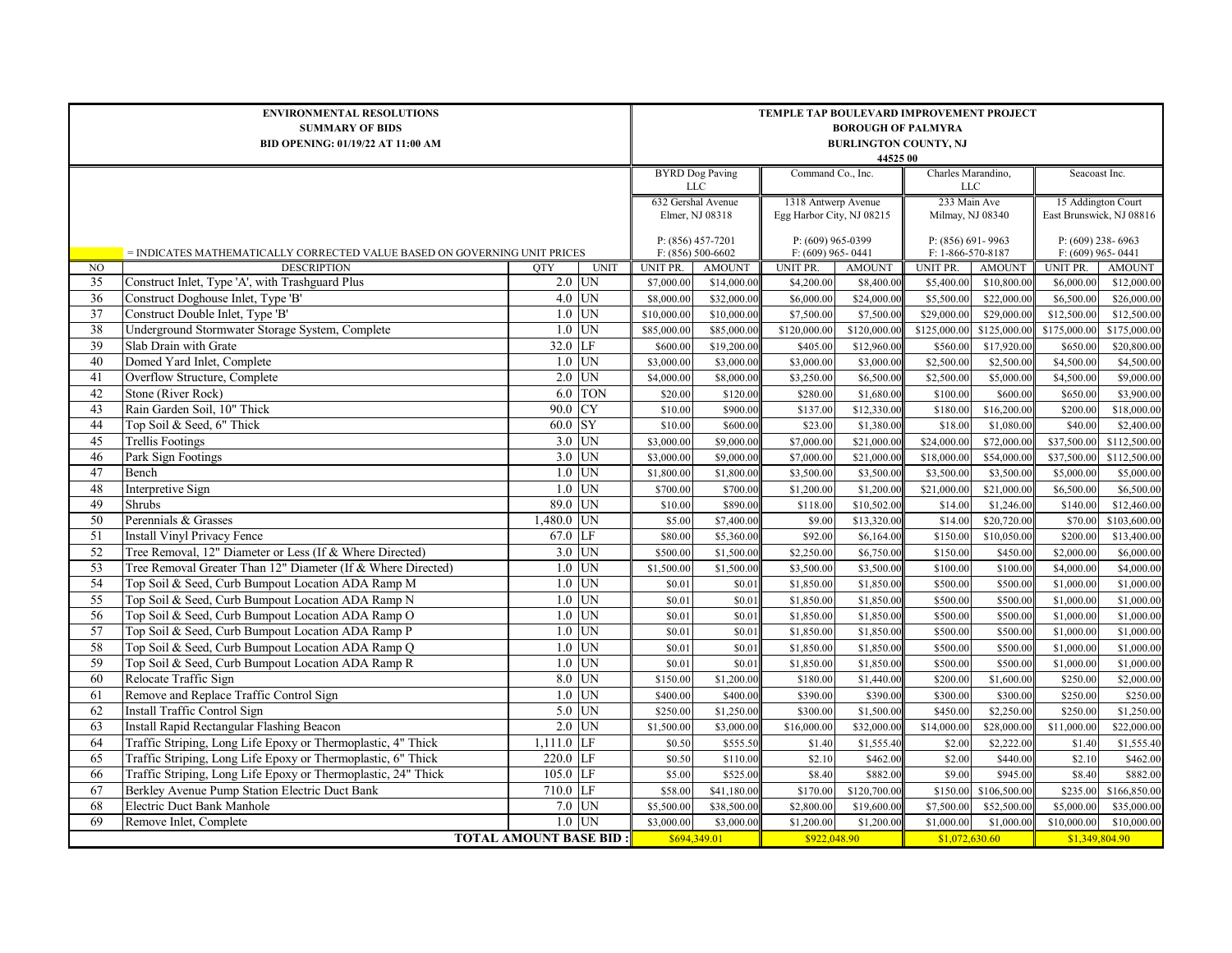| <b>Asphalt Paving</b><br>American Asphalt<br><b>Construct Connect</b><br>Charles Marandino,<br>Systems<br><b>LLC</b><br>Company, Inc.<br>PO Box 530<br>100 Main Street<br>233 Main Ave<br>20 Technology<br>Parkway S. Suite 100<br>Milmay, NJ 08340<br>Hammanton, NJ 08037 West Collingswood Heights<br>NJ 08059<br>Norcross, GA 30092<br>$P: (609) 561-4161 x 208$<br>P: (856) 456-2899<br>$P: (800)$ 364-2059<br>$P: (856) 691 - 9963$<br>$F: (609) 561-0920$<br>$F: (856) 456-4398$<br>$F: (866) 570-8187$<br>F: 1-866-570-8187<br>= INDICATES MATHEMATICALLY CORRECTED VALUE BASED ON GOVERNING UNIT PRICES<br>UNIT PR. AMOUNT UNIT PR. AMOUNT<br>N <sub>O</sub><br><b>DESCRIPTION</b><br><b>UNIT</b><br>UNIT PR. AMOUNT<br><b>OTY</b> |                  | Seacoast Inc.<br>15 Addington Court | Earle Asphalt                                                          |  |
|--------------------------------------------------------------------------------------------------------------------------------------------------------------------------------------------------------------------------------------------------------------------------------------------------------------------------------------------------------------------------------------------------------------------------------------------------------------------------------------------------------------------------------------------------------------------------------------------------------------------------------------------------------------------------------------------------------------------------------------------|------------------|-------------------------------------|------------------------------------------------------------------------|--|
|                                                                                                                                                                                                                                                                                                                                                                                                                                                                                                                                                                                                                                                                                                                                            |                  |                                     |                                                                        |  |
|                                                                                                                                                                                                                                                                                                                                                                                                                                                                                                                                                                                                                                                                                                                                            |                  |                                     | PO Box 556                                                             |  |
|                                                                                                                                                                                                                                                                                                                                                                                                                                                                                                                                                                                                                                                                                                                                            |                  |                                     | East Brunswick, NJ 08816 Farmingdale, NJ 07727                         |  |
| <b>Base Bid</b>                                                                                                                                                                                                                                                                                                                                                                                                                                                                                                                                                                                                                                                                                                                            |                  | P: $(609)$ 238-6963                 | $P: (732)$ 308-1113                                                    |  |
|                                                                                                                                                                                                                                                                                                                                                                                                                                                                                                                                                                                                                                                                                                                                            |                  | $F: (609)$ 965-0441                 | $F: (732)$ 308-1034<br>UNIT PR. AMOUNT UNIT PR. AMOUNT UNIT PR. AMOUNT |  |
|                                                                                                                                                                                                                                                                                                                                                                                                                                                                                                                                                                                                                                                                                                                                            |                  |                                     |                                                                        |  |
| $1,081.0$ SY<br><b>Excavation of Roadway</b><br>\$0.00<br>\$0.00<br>\$0.00<br>- 1                                                                                                                                                                                                                                                                                                                                                                                                                                                                                                                                                                                                                                                          | \$0.00           | \$0.00                              | \$0.00                                                                 |  |
| 2<br>Milling, 0" to 2" Thick<br>4,055.0 $SY$<br>\$0.00<br>\$0.00<br>\$0.00                                                                                                                                                                                                                                                                                                                                                                                                                                                                                                                                                                                                                                                                 | \$0.00           | \$0.00                              | \$0.00                                                                 |  |
| 42.0 SY<br>3<br>Concrete Base Repair<br>\$0.00<br>\$0.00<br>\$0.00                                                                                                                                                                                                                                                                                                                                                                                                                                                                                                                                                                                                                                                                         | \$0.00           | \$0.00                              | \$0.00                                                                 |  |
| 200.0 TON<br>HMA Base Course, 19.5M64, 4" Thick (If & Where Directed)<br>$\overline{4}$<br>\$0.00<br>\$0.00<br>\$0.00                                                                                                                                                                                                                                                                                                                                                                                                                                                                                                                                                                                                                      | \$0.00           | \$0.00                              | \$0.00                                                                 |  |
| HMA Surface Course, 9.5M64, 2" Thick<br>508.0 TON<br>5<br>\$0.00<br>\$0.00<br>\$0.00                                                                                                                                                                                                                                                                                                                                                                                                                                                                                                                                                                                                                                                       | \$0.00           | \$0.00                              | \$0.00                                                                 |  |
| $1.0$ UN<br><b>Asphalt Price Adjustment</b><br>\$0.00<br>\$0.00<br>\$0.00<br>6                                                                                                                                                                                                                                                                                                                                                                                                                                                                                                                                                                                                                                                             | \$0.00           | \$0.00                              | \$0.00                                                                 |  |
| UN<br>$\overline{7}$<br><b>Fuel Price Adjustment</b><br>1.0<br>\$0.00<br>\$0.00<br>\$0.00                                                                                                                                                                                                                                                                                                                                                                                                                                                                                                                                                                                                                                                  | \$0.00           | \$0.00                              | \$0.00                                                                 |  |
| 8<br>Sawcutting & Sealing Joints<br>$212.0$ LF<br>\$0.00<br>\$0.00<br>\$0.00                                                                                                                                                                                                                                                                                                                                                                                                                                                                                                                                                                                                                                                               | \$0.00           | \$0.00                              | \$0.00                                                                 |  |
| 797.0 LF<br>Remove & Replace Concrete Curb, 6"x8"x18"<br>9<br>\$0.00<br>\$0.00<br>\$0.00                                                                                                                                                                                                                                                                                                                                                                                                                                                                                                                                                                                                                                                   | \$0.00           | \$0.00                              | \$0.00                                                                 |  |
| 434.0 LF<br>Install Concrete Curb, 6"x8"x18"<br>10<br>\$0.00<br>\$0.00<br>\$0.00                                                                                                                                                                                                                                                                                                                                                                                                                                                                                                                                                                                                                                                           | \$0.00           | \$0.00                              | \$0.00                                                                 |  |
| $115.0$ SY<br>Remove & Replace Concrete Sidewalk, 4" Thick<br>\$0.00<br>\$0.00<br>-11<br>\$0.00                                                                                                                                                                                                                                                                                                                                                                                                                                                                                                                                                                                                                                            | \$0.00           | \$0.00                              | \$0.00                                                                 |  |
| 172.0 SY<br>Install Concrete Sidewalk, 4" Thick<br>12<br>\$0.00<br>\$0.00<br>\$0.00                                                                                                                                                                                                                                                                                                                                                                                                                                                                                                                                                                                                                                                        | \$0.00           | \$0.00                              | \$0.00                                                                 |  |
| <b>Install Decorative Concrete</b><br>$164.0$ SF<br>13<br>\$0.00<br>\$0.00<br>\$0.00                                                                                                                                                                                                                                                                                                                                                                                                                                                                                                                                                                                                                                                       | \$0.00           | \$0.00                              | \$0.00                                                                 |  |
| $7.1$ SY<br>14<br><b>Install Detectable Warning Surface</b><br>\$0.00<br>\$0.00<br>\$0.00                                                                                                                                                                                                                                                                                                                                                                                                                                                                                                                                                                                                                                                  | \$0.00           | \$0.00                              | \$0.00                                                                 |  |
| <b>SY</b><br>Remove & Replace Concrete Driveway Apron, 6" Thick<br>116.0<br>\$0.00<br>15<br>\$0.00<br>\$0.00                                                                                                                                                                                                                                                                                                                                                                                                                                                                                                                                                                                                                               | \$0.00           | \$0.00                              | \$0.00                                                                 |  |
| 21.0 SY<br><b>Install Asphalt Driveway Apron</b><br>16<br>\$0.00<br>\$0.00<br>\$0.00                                                                                                                                                                                                                                                                                                                                                                                                                                                                                                                                                                                                                                                       | \$0.00           | \$0.00                              | \$0.00                                                                 |  |
| $56.0$ LF<br>Construct 6" Schedule 40 PVC Stormwater Pipe<br>17<br>\$0.00<br>\$0.00<br>\$0.00                                                                                                                                                                                                                                                                                                                                                                                                                                                                                                                                                                                                                                              | \$0.00           | \$0.00                              | \$0.00                                                                 |  |
| Construct 6" PCPP in Stone Trench<br>25.0 LF<br>18<br>\$0.00<br>\$0.00<br>\$0.00                                                                                                                                                                                                                                                                                                                                                                                                                                                                                                                                                                                                                                                           | \$0.00           | \$0.00                              | \$0.00                                                                 |  |
| Construct 6" CPP<br>30.0 LF<br>19<br>\$0.00<br>\$0.00<br>\$0.00                                                                                                                                                                                                                                                                                                                                                                                                                                                                                                                                                                                                                                                                            | \$0.00           | \$0.00                              | \$0.00                                                                 |  |
| $3.0$ UN<br>Install 6" Cleanouts, Complete<br>\$0.00<br>20<br>\$0.00<br>\$0.00<br>Construct 12" DIP Stormwater Pipe                                                                                                                                                                                                                                                                                                                                                                                                                                                                                                                                                                                                                        | \$0.00           | \$0.00                              | \$0.00                                                                 |  |
| 30.0 LF<br>21<br>\$0.00<br>\$0.00<br>\$0.00<br>Construct 12" PCPP in Stone Trench<br>53.0 LF<br>22<br>\$0.00<br>\$0.00<br>\$0.00                                                                                                                                                                                                                                                                                                                                                                                                                                                                                                                                                                                                           | \$0.00<br>\$0.00 | \$0.00<br>\$0.00                    | \$0.00                                                                 |  |
| Construct 15" PCPP in Stone Trench<br>60.0 LF<br>23<br>\$0.00<br>\$0.00<br>\$0.00                                                                                                                                                                                                                                                                                                                                                                                                                                                                                                                                                                                                                                                          | \$0.00           | \$0.00                              | \$0.00<br>\$0.00                                                       |  |
| 326.0 LF<br>24<br>Construct 24" PCPP in Stone Trench<br>\$0.00<br>\$0.00<br>\$0.00                                                                                                                                                                                                                                                                                                                                                                                                                                                                                                                                                                                                                                                         | \$0.00           | \$0.00                              | \$0.00                                                                 |  |
| 30.0 CY<br><b>Grout Existing Pipe</b><br>25<br>\$0.00<br>\$0.00<br>\$0.00                                                                                                                                                                                                                                                                                                                                                                                                                                                                                                                                                                                                                                                                  | \$0.00           | \$0.00                              | \$0.00                                                                 |  |
| Install 6" Duckbill Check Valve<br>$3.0$ UN<br>\$0.00<br>\$0.00<br>26<br>\$0.00                                                                                                                                                                                                                                                                                                                                                                                                                                                                                                                                                                                                                                                            | \$0.00           | \$0.00                              | \$0.00                                                                 |  |
| 27<br>Install 36" Duckbill Check Valve<br>$1.0$ UN<br>\$0.00<br>\$0.00<br>\$0.00                                                                                                                                                                                                                                                                                                                                                                                                                                                                                                                                                                                                                                                           | \$0.00           | \$0.00                              | \$0.00                                                                 |  |
| <b>Reconstruct Stormwater Manhole</b><br>$2.0$ UN<br>28<br>\$0.00<br>\$0.00<br>\$0.00                                                                                                                                                                                                                                                                                                                                                                                                                                                                                                                                                                                                                                                      | \$0.00           | \$0.00                              | \$0.00                                                                 |  |
| $1.0$ UN<br>29<br>\$0.00<br><b>Construct Stormwater Manhole</b><br>\$0.00<br>\$0.00                                                                                                                                                                                                                                                                                                                                                                                                                                                                                                                                                                                                                                                        | \$0.00           | \$0.00                              | \$0.00                                                                 |  |
| Remove & Replace Inlet Head & Grate<br>$3.0$ UN<br>30<br>\$0.00<br>\$0.00<br>\$0.00                                                                                                                                                                                                                                                                                                                                                                                                                                                                                                                                                                                                                                                        | \$0.00           | \$0.00                              | \$0.00                                                                 |  |
| $1.0$ UN<br>31<br>Replace Manhole Cover with Grate<br>\$0.00<br>\$0.00<br>\$0.00                                                                                                                                                                                                                                                                                                                                                                                                                                                                                                                                                                                                                                                           | \$0.00           | \$0.00                              | \$0.00                                                                 |  |
| $3.0$ UN<br>32<br>Reconstruct Inlet, Type 'B'<br>\$0.00<br>\$0.00<br>\$0.00                                                                                                                                                                                                                                                                                                                                                                                                                                                                                                                                                                                                                                                                | \$0.00           | \$0.00                              | \$0.00                                                                 |  |
| 33<br>Reconstruct Inlet, Type 'E'<br>$1.0$ UN<br>\$0.00<br>\$0.00<br>\$0.00                                                                                                                                                                                                                                                                                                                                                                                                                                                                                                                                                                                                                                                                | \$0.00           | \$0.00                              | \$0.00                                                                 |  |
| 34<br>Construct Inlet, Type 'B'<br>$4.0$ UN<br>\$0.00<br>\$0.00<br>\$0.00                                                                                                                                                                                                                                                                                                                                                                                                                                                                                                                                                                                                                                                                  | \$0.00           | \$0.00                              | \$0.00                                                                 |  |